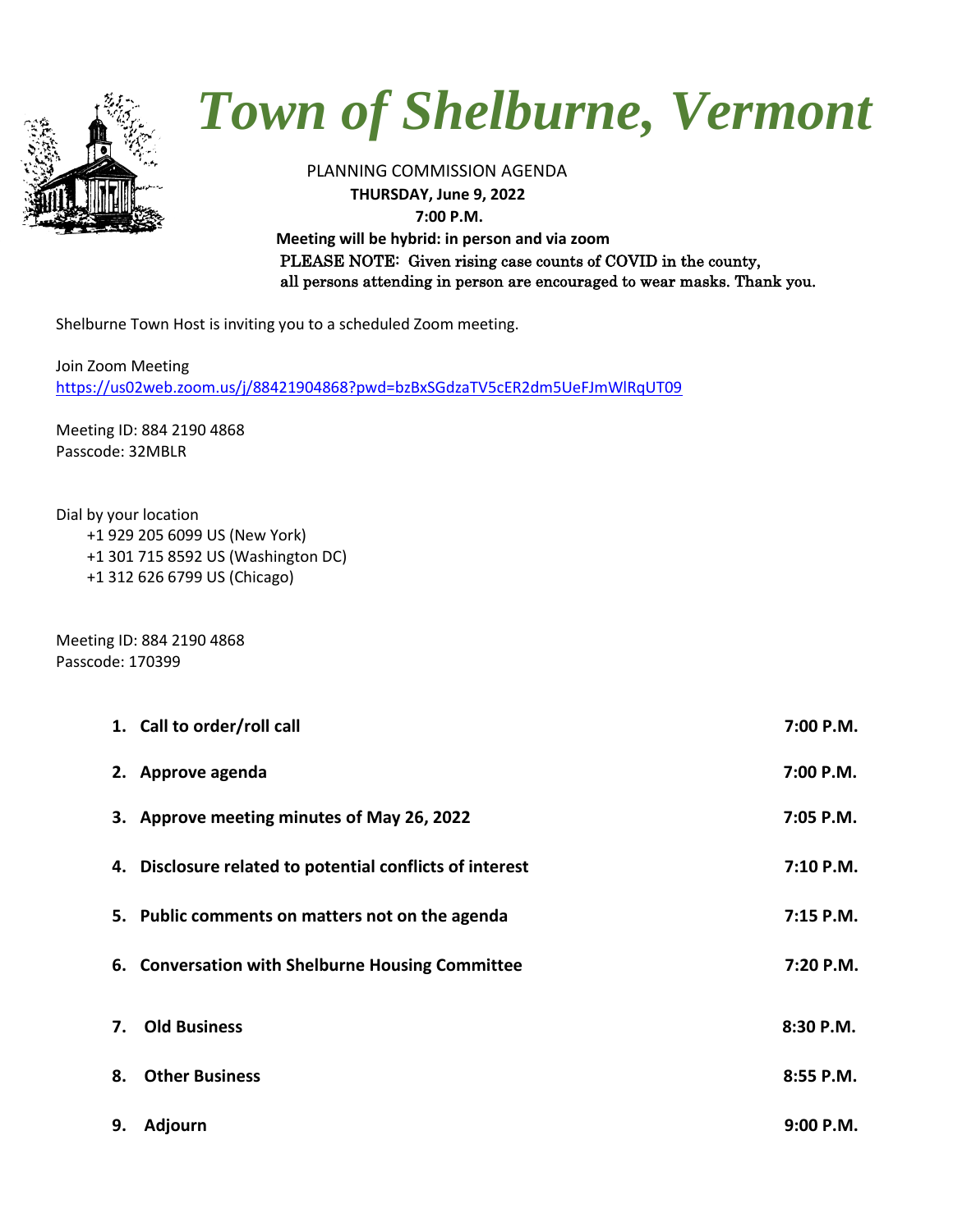*A VIDEO RECORDING OF THE MEETING IN ITS ENTIRETY IS AVAILABLE THROUGH VERMONTCAM.ORG. THE WRITTEN MINUTES ARE A SYNOPSIS OF DISCUSSION AT THE MEETING.MOTIONS ARE AS STATED BY THE MOTION MAKER. MINUTES SUBJECT TO CORRECTION BY THE SHELBURNE PLANNING COMMISSION. CHANGES, IF ANY, WILL BE RECORDED IN THE MINUTES OF THE NEXT MEETING OF THE COMMISSION.*

#### **TOWN OF SHELBURNE PLANNING COMMISSION MINUTES OF MEETING May 26, 2022**

#### **\*Hybrid meeting.**

| <b>MEMBERS PRESENT:</b> | Steve Kendall (Chair); Deb Estabrook, Marla Keene, Jean Sirois. (Stephen Selin |
|-------------------------|--------------------------------------------------------------------------------|
|                         | was absent.)                                                                   |
| <b>STAFF PRESENT:</b>   | Adele Gravitz, Planning Director, Aaron DeNamur, DRB Coordinator               |
| <b>SELECTBOARD:</b>     | Michael Ashooh                                                                 |
| <b>OTHERS PRESENT:</b>  | Members of the public participating in the meeting included Don Porter, Donna  |
|                         | Fialkoff, Judy Raven, Gail Albert, Monica Lalime, Steve Brandon, Stephen       |
|                         | Baietti, Chris Latta, D. Penar, Jay Kelly, Robilee Smith, Rowland Davis, Don   |
|                         | Rendall, Kit Anderson, Stephen Brandon, Barbara Grant, Sara Lightner,          |
|                         | Rosemary Sadler, Robert Millay, Shawn Sweeney, Media Factory.                  |

#### **AGENDA:**

- 1. Call to Order
- 2. Approval of Agenda
- 3. Approval of Minutes (4/28/22 & 5/12/22)
- 4. Disclosures/Potential Conflicts of Interest
- 5. Open to the Public
- 6. Elect Planning Commission Officers
- 7. Community Heart & Soul Presentation
- 8. Old Business
- 9. Correspondence
- 10. FBC Project List
- 11. Other Business
- 12. Adjournment

[Note: Minutes reflect the order of the published agenda.]

## **1. CALL TO ORDER**

Chair, Steve Kendall, called the hybrid meeting to order at 7 PM.

## **2. APPROVAL OF AGENDA**

**MOTION by Marla Keene, SECOND by Jean Sirois, to approve the agenda. VOTING: unanimous (4-0); motion carried.**

## **3. APPROVAL OF MINUTES**

*April 28, 2022*

**MOTION by Steve Kendall, SECOND by Marla Keene, to approve the minutes of 4/28/22 with the clarification in Item #8 (PC/DRB conversation on FBC) that comments from the public were also noted. VOTING: unanimous; motion carried.**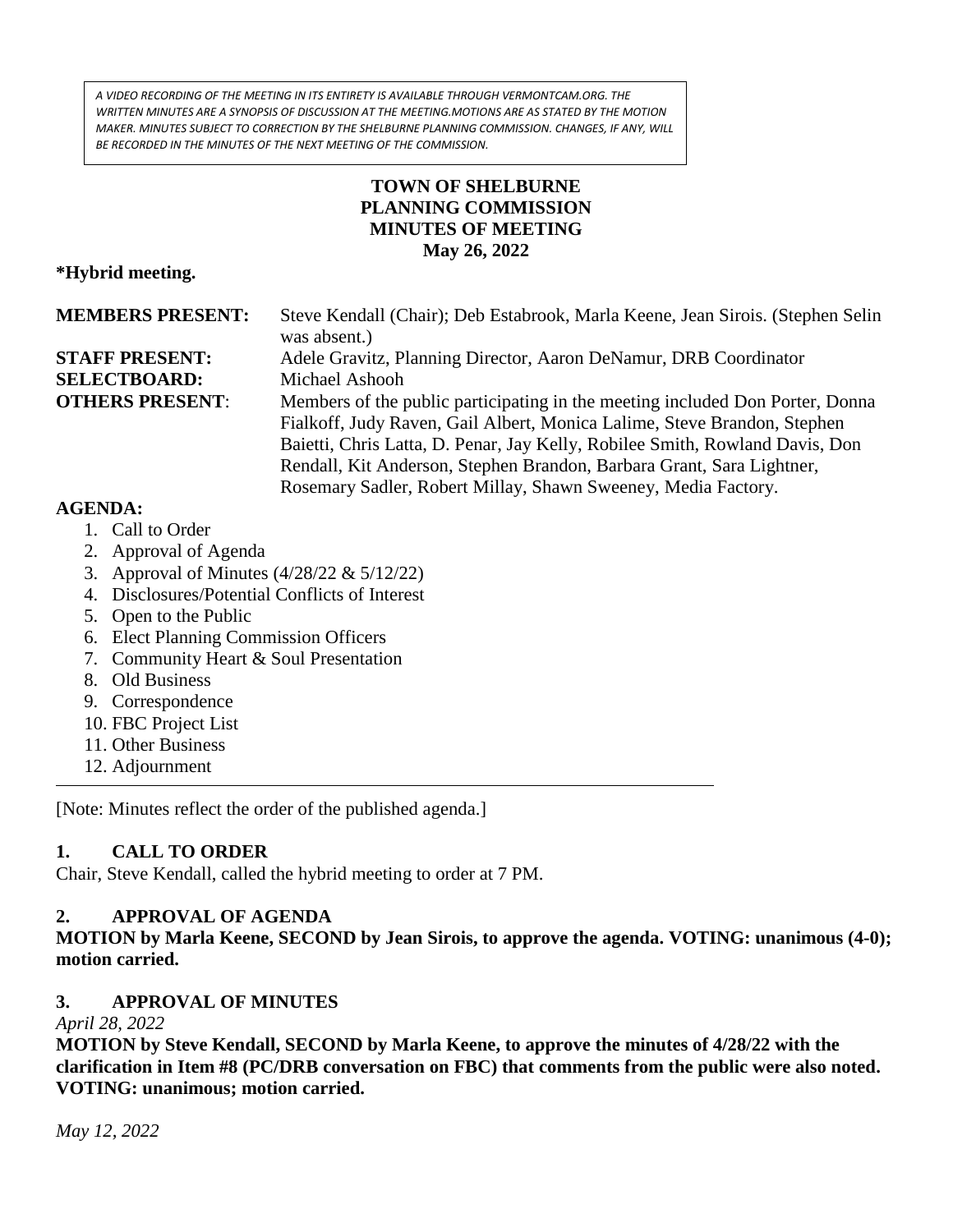**MOTION by Marla Keene, SECOND by Deb Estabrook, to approve the minutes of 5/12/22 as presented. VOTING: unanimous (4-0); motion carried.**

**4. DISCLOSURES/POTENTIAL CONFLICTS OF INTEREST** None.

**5. OPEN TO THE PUBLIC**

None.

## **6. ELECT PLANNING COMMISSION OFFICERS**

*Chair and Vice Chair*

**MOTION by Marla Keene, SECOND by Deb Estabrook, to nominate Steve Kendall as Chair of the Planning Commission and Jean Sirois as Vice Chair. VOTING: unanimous; motion carried.**

# **7. COMMUNITY HEART & SOUL PRESENTATION**

Sara Lightner with Community Heart & Soul explained the program of community engagement and finding ways to bring all voices of the community together to be part of the decision making. The model is a resident driven, positive approach that looks at what matters most to a community, involves everyone, and takes a long view. The two year process is relationship building, data driven, and action oriented. Funding will be needed for the coach arrangement, project coordination at the community level, and community engagement activities. ARPA funds have been used by some communities for this program.

Following discussion, staff will send a letter to the town's CBCs to see if there is interest in the program. There was mention of possibly combining three opportunities for assistance to the town: Vermont Council on Rural Development, Jonathan Rosenbloom, and Community Heart & Soul. The Planning Commission survey that was done a few years ago was mentioned as a source of information on what is important to the townspeople.

# **8. OLD BUSINESS**

Staff reported:

- DRB notices will be published in the *Shelburne News*.
- The Selectboard passed the outdoor dining bylaw which will go into effect 6/21/22.
- Aaron DeNamur is Shelburne's Development Review Coordinator & Assistant Zoning Administrator.
- A community meeting was held on the Shelburne bike/ped connectivity study. Top tier projects were focused on the village core. Middle tier projects were focused on connecting areas outside the village to each other or the village. Bottom tier projects pertained to bike lanes, wayfinding, and gateway treatments and needed studies done. Information will be posted on the town website and Front Porch Forum. The Selectboard will receive a report in June/July.
- Blue Zones is the form based code consultant to work with Shelburne and produce a report to the Planning Commission by 6/23/22. Once the contract is ratified the information will be posted so the scope of work can be seen.

Steve Kendall asked about the status of the wildlife corridor mapping. Gail Albert and Don Rendall explained the map is being vetted by various groups and will be presented to the Planning Commission.

## **9. CORRESPONDENCE**

None.

# **10. FBC PROJECTS LIST**

Staff reviewed the list of projects done under form based code: